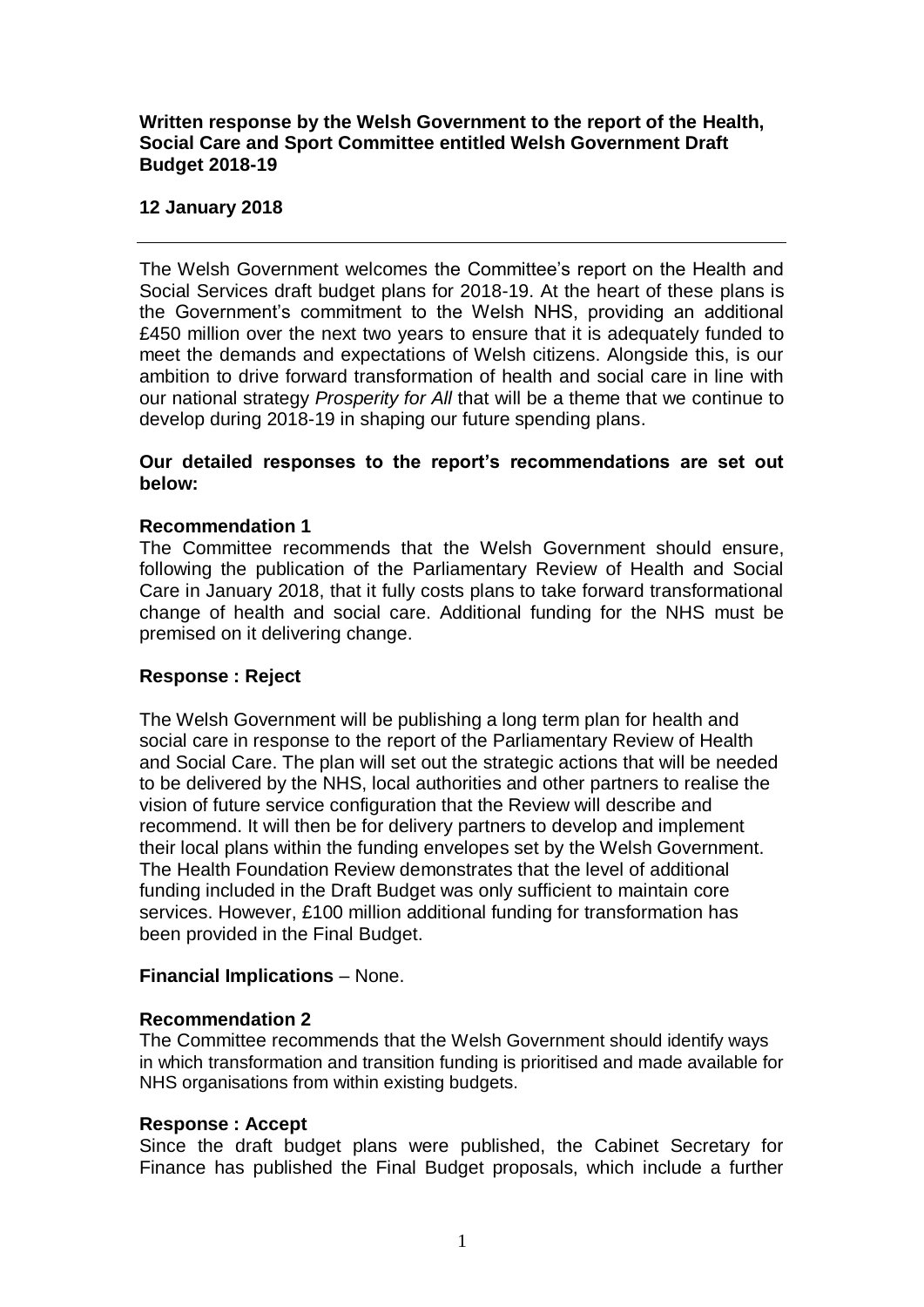additional £100 million for the NHS over the next two years. This further investment provides us with a real opportunity to drive forward the transformation of services, and we will be investing this additional funding in the Integrated Care Fund, primary care, and to support strategic transformation of hospital-based services. Further details on the application of this funding will follow in early 2018.

## **Financial Implications** – None.

# **Recommendation 3**

The Committee recommends that the Welsh Government and NHS Wales must prioritise prevention. This must range from interventions that deliver timely outcomes for patients to invest to save programmes such as health prevention campaigns. Investment in a preventative approach must be integral to the transformational change of NHS Wales.

## **Response : Accept**

Prevention is prioritised as a core theme in the NHS planning guidance, against which NHS Boards and Trusts develop their Integrated Medium Term Plans (IMTPs). Health Boards and Public Health Wales are also subject to the duties of the Wellbeing of Future Generations (Wales) Act 2015, and the Social Services and Wellbeing (Wales) Act 2014, both of which require a preventative approach.

The Welsh Government will continue to invest directly into national preventative healthcare programmes and approaches where they are supported by robust evidence (such as population level screening and vaccination programmes) and provide evidence to support investment by local and national partners. However, there must be acceptance that in doing so, existing services may be challenged and changed to focus more on population outcomes.

**Financial Implications** – This work has been planned and provision made within existing programmes and Directorate Running Costs (DRC)budgets.

## **Recommendation 4**

The Committee recommends that the Welsh Government should review the current methodology for setting health board budgets and publish its findings. Health boards must be working towards financial viability from a position of confidence that their current funding levels are appropriate.

## **Response : Reject**

Health Boards allocations are primarily determined by the recurrent allocations from the previous years adjusted for any allocation adjustments either for specific initiatives or additional discretionary allocations distributed by the resource allocation formula. The allocations, including detailed tables both for discretionary and ring faced allocations, are published through the Annual Allocation issued to all Health Boards. In addition to additional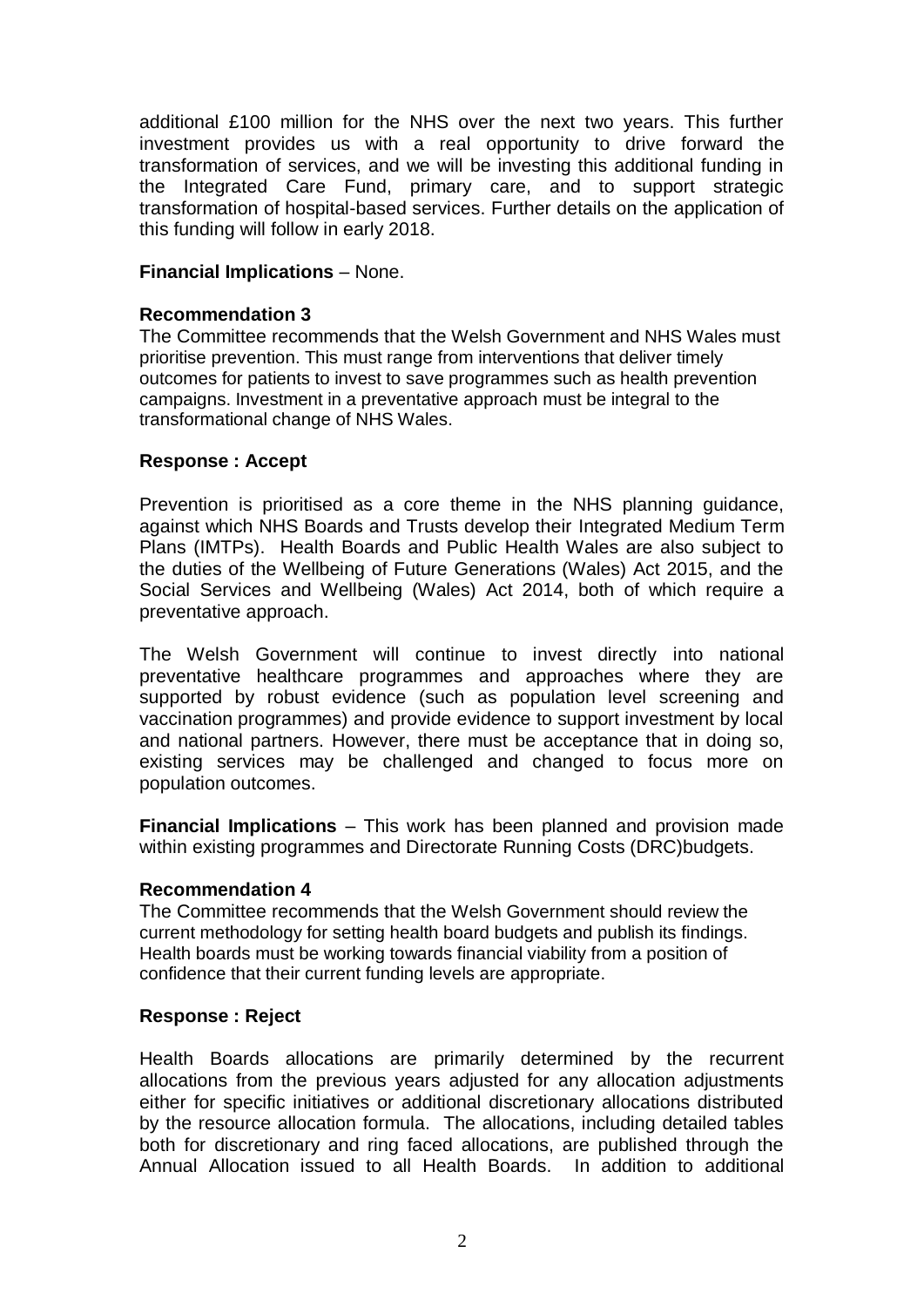discretionary allocations there will still be specific allocations issued each year in line with priorities.

Work on the resource allocation review will focus on determining a new formula which would be applied as a distributive formula for additional discretionary allocations. This work will incorporate evidence and learning from other reports and reviews, such as demographic impact, of both age sex profiles and also population changes over time, from the Health Foundation report "The path to sustainability : Funding projections for the NHS in Wales" and also the recent Zero Based Review in Hywel Dda University Health Board. In line with extant policy it is not intended that the formula, or new formula, will be applied to baseline allocations. Any change in policy, to apply formula to existing baseline allocations, could lead to significant financial and service implications if financial resources were removed from the currently financially challenged local health boards.

### **Financial Implications** – None.

### **Recommendation 5**

The Committee recommends that the Welsh Government should develop an all-Wales efficiencies programme in order to ensure that local good practice is translated in to all Wales service-wide change.

### **Response : Accept**

The Welsh Government has already developed an approach to efficiency through the NHS Wales Efficiency, Healthcare Value and Improvement Group. This approach and initiatives, focused good practice, and also specific initiatives such as on the Efficiency Framework, Medicines Management, Clinical Variation, complements and supports local efficiency programmes.

#### **Financial Implications** – None.

#### **Recommendation 6**

The Committee recommends that the Welsh Government's all-Wales efficiencies programme (our Recommendation 5) should include a clear focus on how capital investment will deliver efficiency savings and support transformational change.

#### **Response : Accept**

The NHS capital investments are prioritised against the criteria of

- Health gain
- **•** Affordability
- Clinical and skills sustainability
- Equity
- Value for money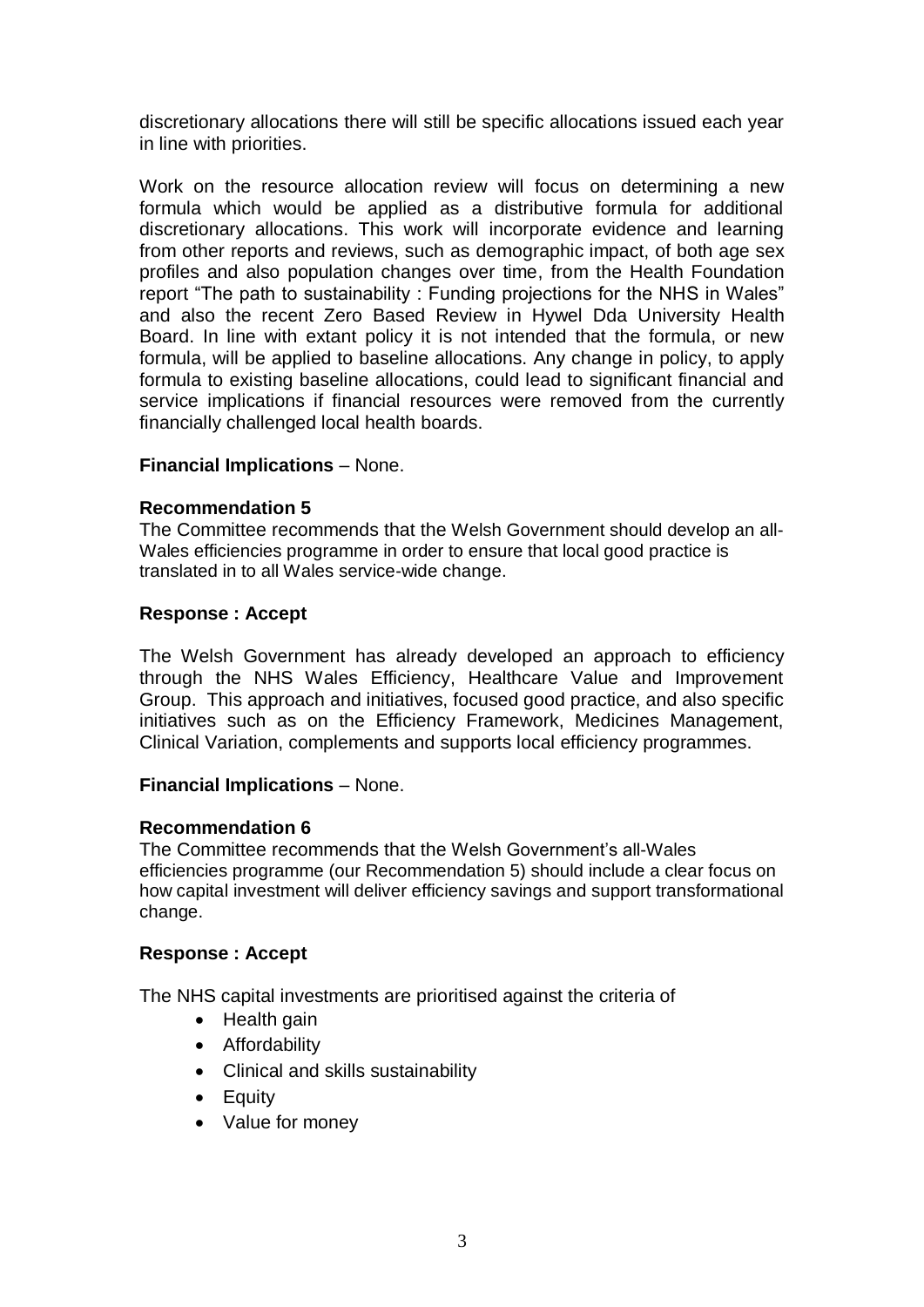These criteria would cover efficiencies and change. Individual capital investment business cases are evaluated against these criteria before any recommendation made by the Infrastructure Investment Board.

# **Financial Implications** – None.

# **Recommendation 7**

The Committee recommends that the Welsh Government should support and hold health boards to account to prioritise capital funding for primary care and ensure it improves the physical capacity for multi-disciplinary working and promotes new models of care.

# **Response : Accept in principle**

The NHS capital investments are prioritised against the criteria of

- Health gain
- **•** Affordability
- Clinical and skills sustainability
- Equity
- Value for money

These criteria also cover proposed investments in primary care and new models of care. Individual capital investment business cases are evaluated against these criteria before any recommendation made by the Infrastructure Investment Board. The Health Boards and Trusts capital programmes are reviewed and challenged through the Integrated Medium Term Planning process and also through the regular Capital Review meetings.

## **Financial Implications** – None.

## **Recommendation 8**

The Committee recommends that the Welsh Government should undertake a further review of the mental health ring-fence to assess whether it has led to effective and appropriate expenditure on mental health and ensuring improved outcomes for patients.

## **Response : Reject**

We reject the recommendation for a further review of the mental health ring fence on the basis that it was subject to a previous independent review published in 2016. The report concluded that the purpose of the ring fence – to protect spending on mental health services in Wales – had largely been achieved. The report also made a number of recommendations as to how investment in mental health services might be better linked to outcomes. In response, the ring fence arrangements were embedded in the core planning arrangements for the NHS and the guidance supporting the 2017-20 cycle of the Integrated Medium Term Plans were refreshed to include requirements for health boards to: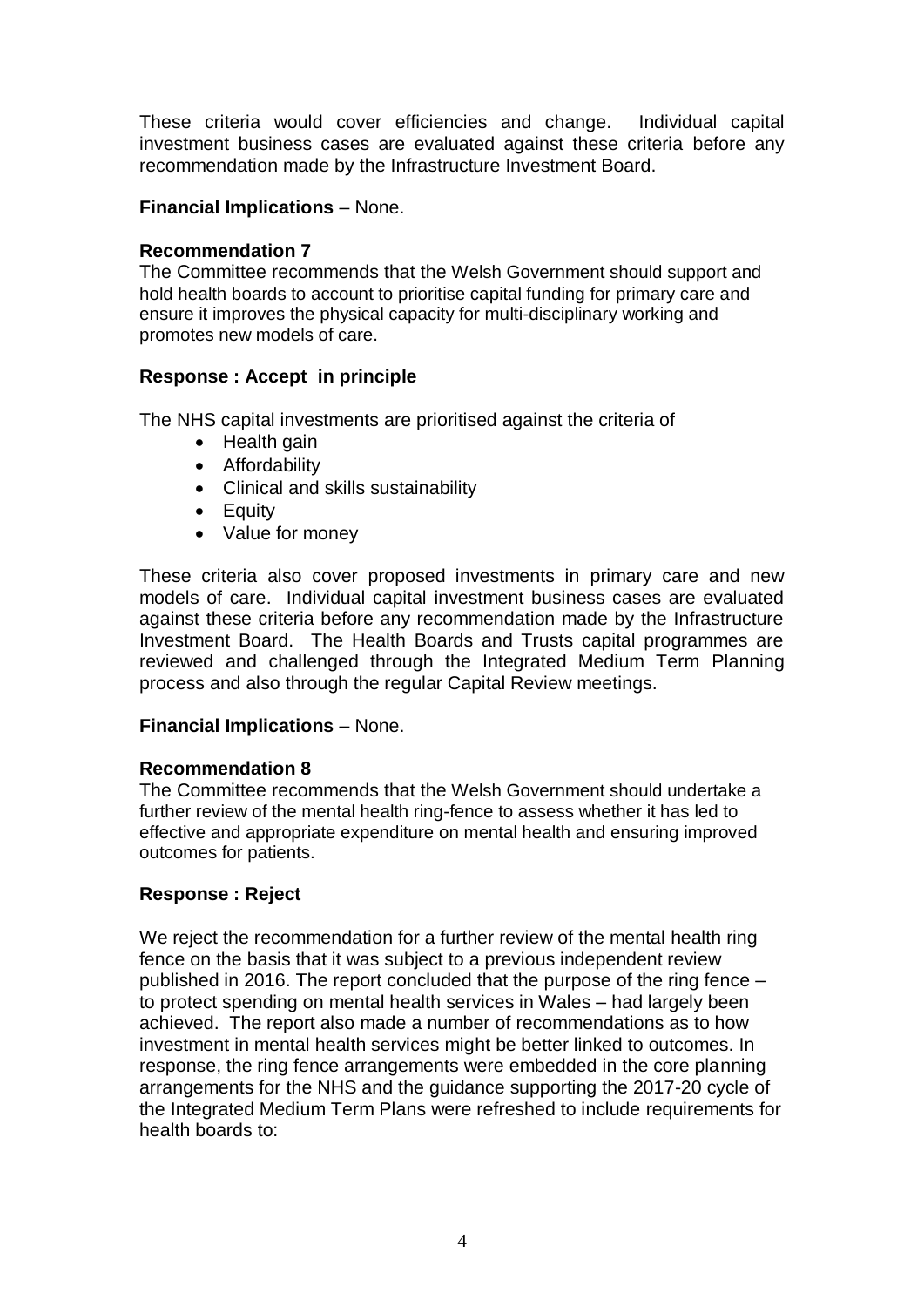- Demonstrate an understanding of the mental health and mental wellbeing needs of the population across the life course;
- Include a capacity and demand analysis which also demonstrates how the health board is actioning the areas for improvement; and,
- Set out clear actions, measureable milestones for implementation, analysis of risks to delivery and measures of success.

This guidance has also been updated and included within the 2018 – 21 IMTP cycle.

These actions aim to ensure that mental health needs assessments are fully incorporated in the planning process allowing the needs that are identified to inform any required service and workforce developments. Additionally mental health funding has seen significant increases over the last five years with a plan to further increase the mental health ring-fence by £20million in 2018-19. We are also targeting substantial additional resource for mental health, which sits outside of the ring-fence to reflect the increase in demand. **Financial Implications** –None.

### **Recommendation 9**

The Committee recommends that the Welsh Government to make the strongest possible case to the UK Government / National Offender Management Service for increasing what is a relatively modest financial allocation for prisoner health in order to ensure that individuals in the secure estate in Wales, who often have above average needs, particularly in mental health, are able to receive a quality level of healthcare.

#### **Response : - Accept**

The responsibility for health services in public sector prisons in Wales was devolved to the Welsh Government in 2003. We will write to the Secretary of State for Justice to raise our concerns on the basis of the increasing prison population in Wales.

The Committee may wish to note that the arrangements for the funding of health services in HMP Berwyn sit outside of the scope of the original transfer of funding following the transfer of responsibility in 2003. The Welsh Government made it clear that it would require additional funding from the UK Government if the LHB was to provide the healthcare to the prison. Officials therefore worked closely with colleagues at HM Prison and Probation Service through the planning stages to design the health care facilities and to facilitate a direct funding relationship between them and Betsi Cadwaladr University Health Board. A Memorandum of Understanding is in place between the Welsh Government, HM Prison and Probation Services and Betsi Cadwaladr University Health Board which includes regular reviews of spend against the funding provided for health services, and in particular, should there be any changes to the prisoner profile, population or remand intake.

#### **Financial Implications** –None.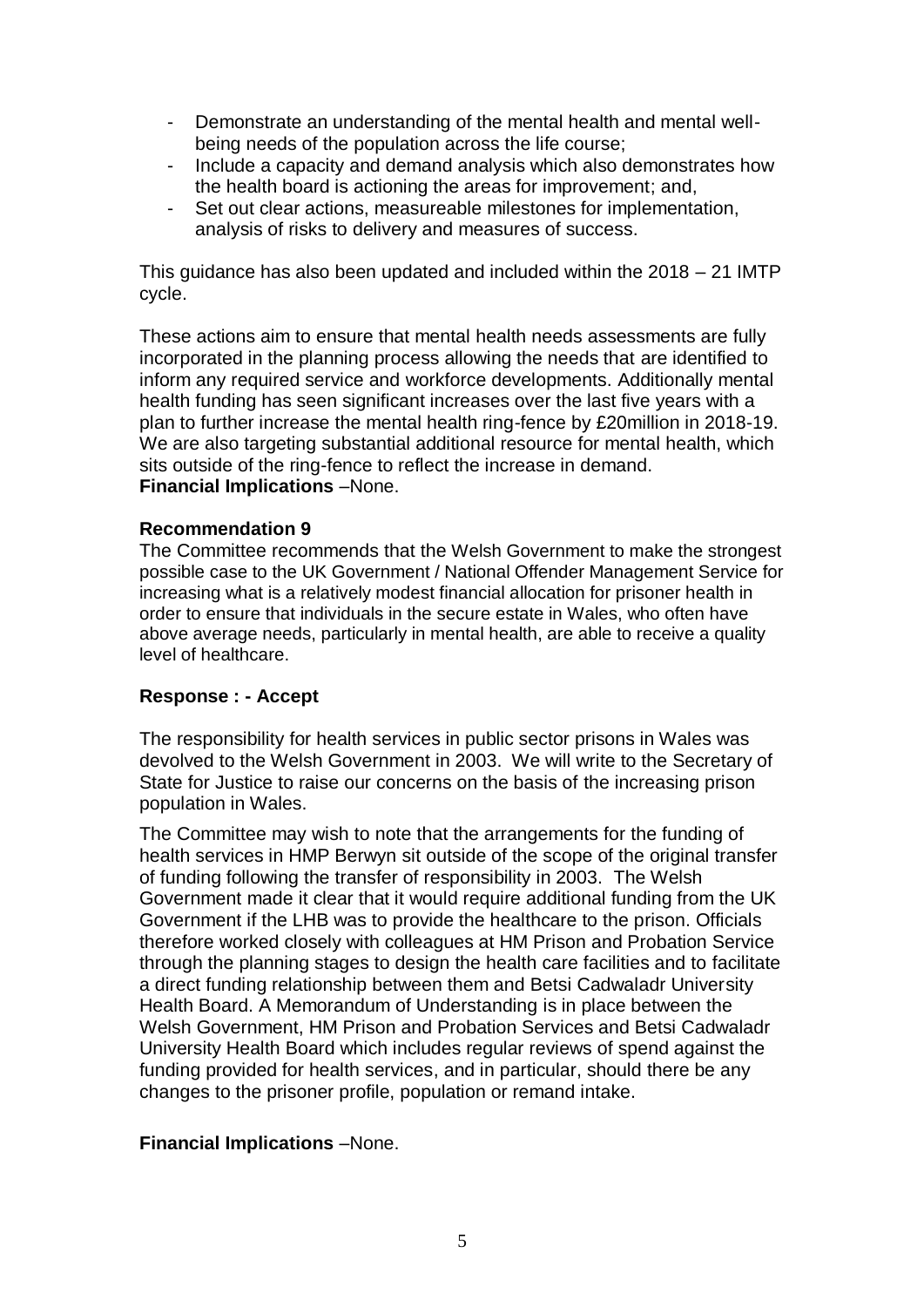# **Recommendation 10**

The Committee recommends that, given the significant amount of NHS Wales's expenditure on agency staff, the Welsh Government should commission a review of the anomalies and perverse incentives across agency / bank arrangements with a view to making changes which significantly reduce spend.

## **Response : Accept**

Significant actions have already been taken forward. A Welsh Health Circular (WHC 2017-42) was issued on 23 October 2017 which sets out a series of coordinated national actions which aim to reduce agency and locum deployment across Wales. The first phase comprises of a series of constraints on the deployment of agency and locum staff with Board level scrutiny of any deployment which falls outside these arrangements. All Health Boards and Trusts were required to submit plans for reducing deployment and implementation started in November. Regular monthly reporting will take place from the end of December to track progress.

Alongside these constraints, we will be establishing a Workforce Delivery Unit (WDU) to scrutinise progress, share effective practice and conduct 'deep dive' reviews of any issues that are hampering progress on the reduction of agency and locum deployment. We will ask the WDU to review anomalies and perverse incentives as part of their early work programme.

**Financial Implications** – None. This work has been planned and provision made within existing programme and DRC budgets.

## **Recommendation 11**

The Committee recommends that the Welsh Government should invest in a whole-system approach to health and social care. It must ensure there is planned year-on-year additional funding available for social care and that it is sufficient to reflect increasing demands.

# **Response: Accept in principle**

Taking a whole-system approach is already central to the Welsh Government's vision for health and social care. It is only through taking an integrated approach that a focus on prevention and community based delivery can be achieved. These are at the heart of the Welsh Government's programme to transform social services, embed a system of prudent health care and to move care closer to home. An integrated approach is already being invested in through the Integrated Care Fund (ICF) and the Primary Care Fund both of which support the development of new models of improved access and integrated delivery.

Further development of a whole system approach will be informed by the outcome of the Parliamentary Review which will be published in the New Year.

As part of the budget preparations and process each year, priorities are reviewed alongside *Prosperity for All*. This includes assessing needs across